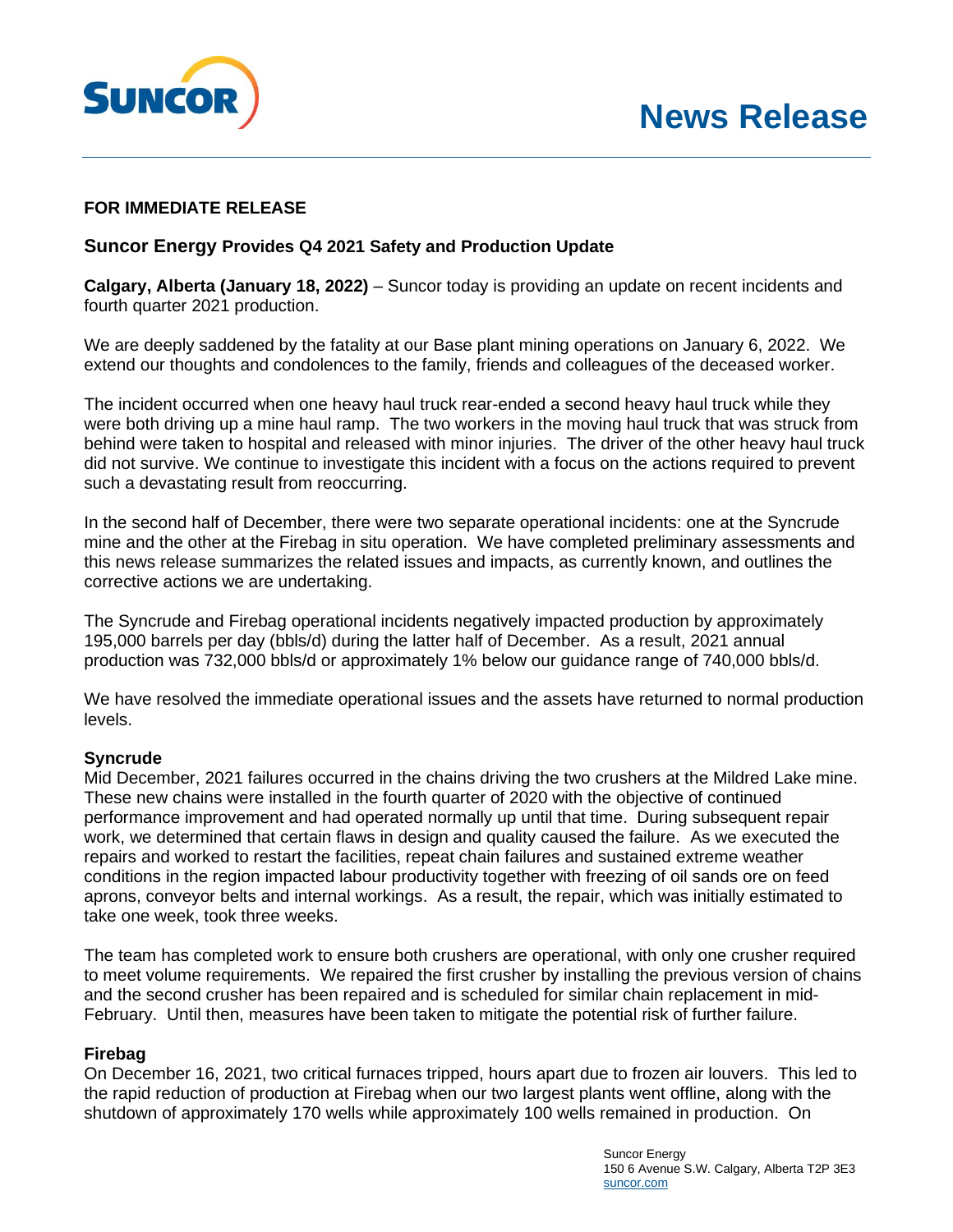December 22, the facility began to ramp up operations and by January 1, 2022 production had reached 200,000 bbls/d. We have implemented further mitigation measures while the investigation continues to ensure our winterization program is sufficiently robust to withstand extended periods of cold weather.

### **Production Impacts**

In Q4 2021, average production was reduced by approximately 35,000 bbls/d and annual 2021 production was reduced by approximately 8,000 bbls/d as a result of these outages at the end of the year. The fourth quarter utilization rates for Firebag and Syncrude were 93% and 90% respectively. For the full year, 2021 utilization at Firebag was 96% and the utilization at Syncrude was 83%.

As of January 17, 2022 production at Syncrude and at Firebag was consistent with our 2022 annual production guidance.

"I am deeply saddened by the fatality at our Base plant mine. This, along with the operational incidents we experienced in December are not acceptable. Further work is required to keep our workers safe and ensure we are consistently reliable, particularly in extreme weather conditions. I am deeply disappointed by these events and I am committed to implementing corrective actions, continuing to strengthen our processes and accountability, and to improving Suncor's performance," said Mark Little, president and chief executive officer.

## **Legal Advisory – Forward-Looking Information**

*This news release contains certain forward-looking information and forward-looking statements (collectively referred to herein as "forward-looking statements") within the meaning of applicable Canadian and U.S. securities laws. Forward-looking statements in this news release include references to: the schedule for completing the repairs relating to the operational incidents and the belief that the measures taken will mitigate the potential risk of future failures; and Suncor's belief that the steps taken will ensure that its winterization program is sufficiently robust to withstand extended periods of cold weather. Some of the forward-looking statements and information may be identified by words like "potential", "will", "scheduled", "continue" and similar expressions.*

*Forward-looking statements are based on Suncor's current expectations, estimates, projections and assumptions that were made by the company in light of its information available at the time the statement was made and consider Suncor's experience and its perception of historical trends.* 

*Forward-looking statements and information are not guarantees of future performance and involve a number of risks and uncertainties, some that are similar to other oil and gas companies and some that are unique to Suncor. Suncor's actual results may differ materially from those expressed or implied by its forward-looking statements, so readers are cautioned not to place undue reliance on them.*

*Suncor's Annual Information Form and Annual Report to Shareholders, each dated February 24, 2021, Form 40-F dated February 25, 2021, the MD&A and other documents it files from time to time with securities regulatory authorities describe the risks, uncertainties, material assumptions and other factors that could influence actual results and such factors are incorporated herein by reference. Copies of these documents are available without charge from Suncor at 150 6th Avenue S.W., Calgary, Alberta T2P 3E3; by email request to [invest@suncor.com;](mailto:invest@suncor.com) by calling 1-800-558-9071; or by referring to [suncor.com/FinancialReports](http://www.suncor.com/en/investor/429.aspx) or to the company's profile on SEDAR at [sedar.com](http://www.sedar.com/) or EDGAR at [sec.gov.](http://www.sec.gov/) Except as required by applicable securities laws, Suncor disclaims any intention or obligation to publicly update or revise any forward-looking statements, whether as a result of new information, future events or otherwise.*

*Suncor Energy is Canada's leading integrated energy company, with a global team of over 30,000 people. Suncor's operations include oil sands development, production and upgrading, offshore oil and gas, petroleum refining in Canada and the US, and our national Petro-Canada retail distribution network (now including our Electric Highway network of fast-charging EV stations). A member of Dow Jones Sustainability*